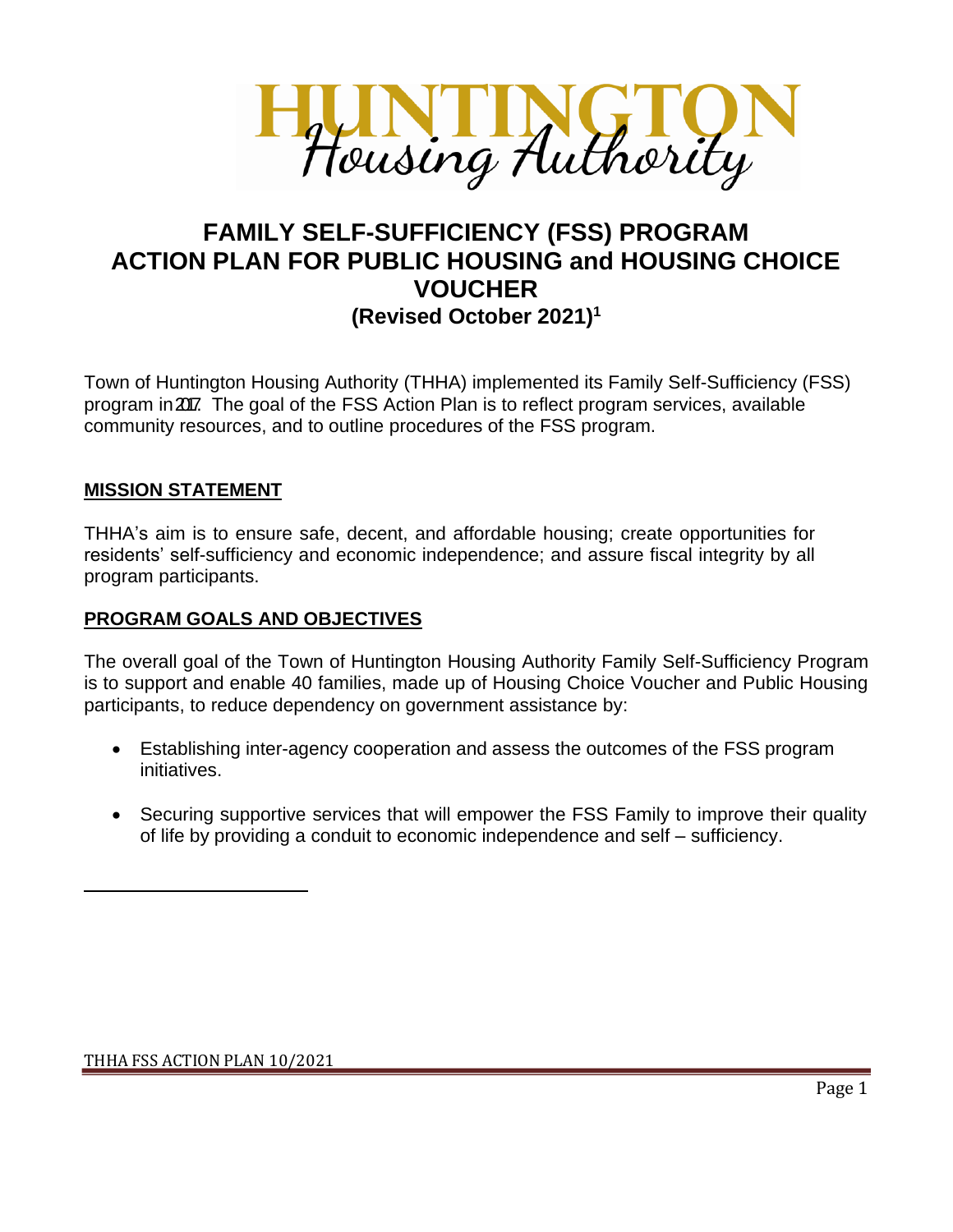- Continually assessing the need for, and implementation of support services for future program improvement.
- Implementing a case management process for those families enrolled and who have a commitment to becoming self-sufficient.
- Allowing FSS families to establish an escrow account and to use these savings to attain interim and final goals outlined in the participating family contract

#### **DEMOGRAPHICS**

The FSS program provides services to eligible families who are currently receiving housing assistance through THHA's Housing Choice Voucher and Public Housing programs, as per HUD guidelines. The following demographics were calculated based on the families on the FSS program 2020: 2

|                                              | Non-Hispanic | Hispanic |
|----------------------------------------------|--------------|----------|
| Caucasian:                                   |              | 9        |
| <b>Black or</b><br>African-American:         | 18           |          |
| Native American or<br><b>Alaskan Native:</b> |              |          |
| Asian:                                       |              |          |
| Native Hawaiian or<br>Pacific Islander:      |              |          |

#### **Racial/Ethnic Codes**

| <b>Number of Dependent Children:</b> |  |
|--------------------------------------|--|
|--------------------------------------|--|

| 0 children: | 1%  |
|-------------|-----|
| 1 child:    | 11% |
| 2 children: | 14% |
| 3 children: | 2%  |
| 4 children: | 0%  |

#### **Head of Household:**

| 0 children: | $1\%$ | Single Head of Household: 28% |    |
|-------------|-------|-------------------------------|----|
| 1 child:    | 11%   | Joint Head of Household:      | 1% |

# **Employment Statistics:**

Participants Employed: 23%

<sup>2</sup> Although demographics fluctuate with enrollment, no major changes are projected in the near future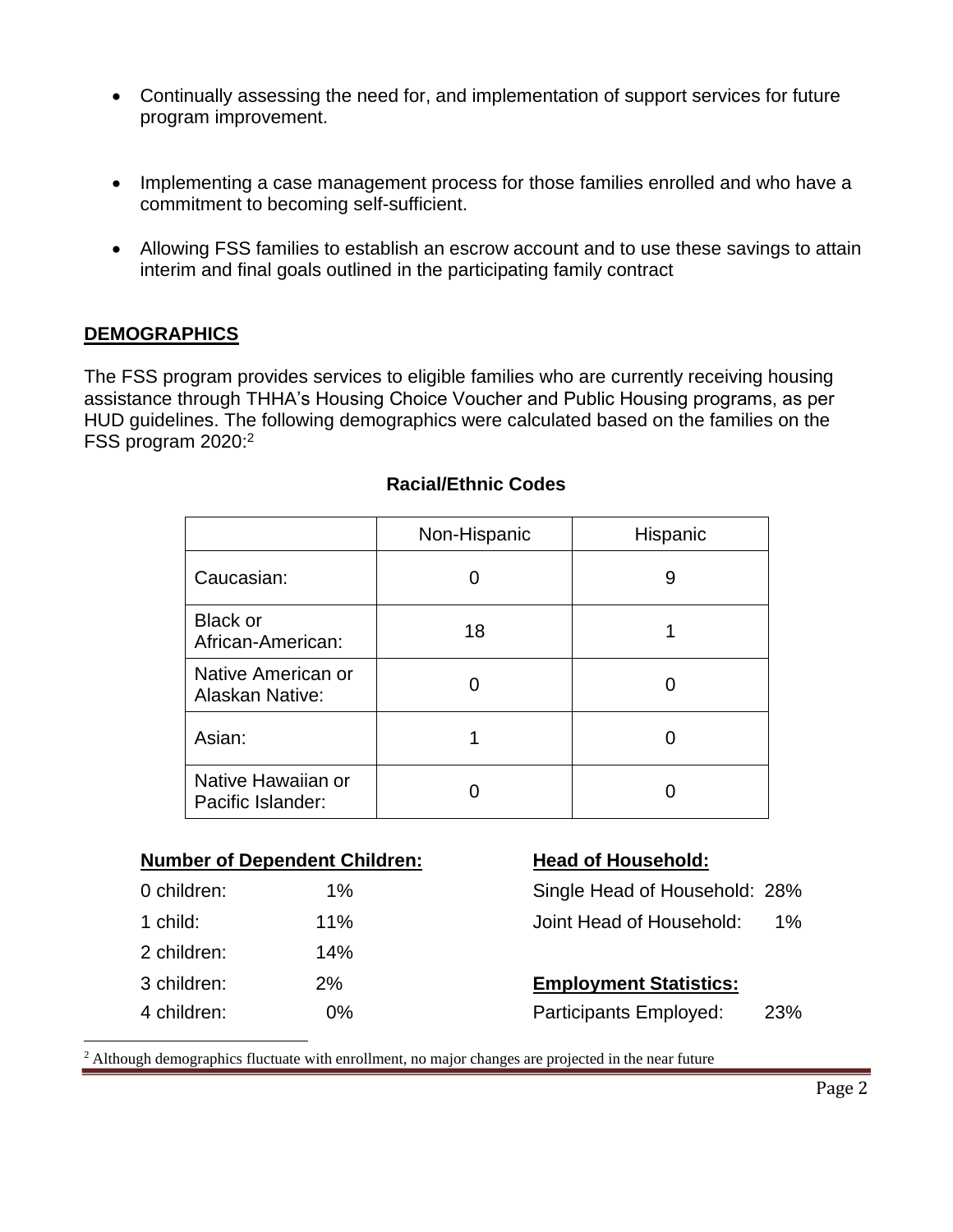5 or more children: 0%

# **Average Annual Income**: \$ 38,532

### **FSS PROGRAM COORDINATING COMMITTEE (PCC)**

The PCC assists in securing commitments of public and private resources for the operation of the FSS program. It is also responsible for assisting with the development and implementation of the program. The PCC meets quarterly and may conduct business on an as-needed basis via email or telephone conferences.

Membership in the PCC will be drawn from a variety of agencies and individuals, which includes, but is not limited to:

- Human service agencies
- State/City/County government
- Community colleges
- Financial institutions
- Private business sector
- Job training services
- Department of Workforce Services
- Nonprofit service providers
- A Housing Choice Voucher resident
- A Public Housing resident
- THHA staff members

#### **FSS FAMILY SELECTION PROCEDURES**

It is the policy of THHA to comply with all Federal, State, and Local nondiscrimination laws; the Americans with Disabilities Act; and the U.S. Department of Housing and Urban Development regulations governing Fair Housing and Equal Opportunity. No person shall be excluded from participation in, be denied the benefits of, or otherwise be subjected to discrimination under the FSS program on the grounds of race, color, sex, religion, national or ethnic origin, familial status, source of income, or disability. In addition, THHA's FSS staff will, upon request, provide reasonable accommodation to persons with disabilities to ensure they are able to take advantage of the services provided by the FSS program (see Requests for Reasonable Accommodations below).

The FSS staff has the primary responsibility to make sure that participants are not discriminated against in the selection process. For families or individuals whose potential enrollment is in question, the FSS staff and Executive Director will review the file; ensure that non-selection has not been based on discriminatory factors before the final decision is made.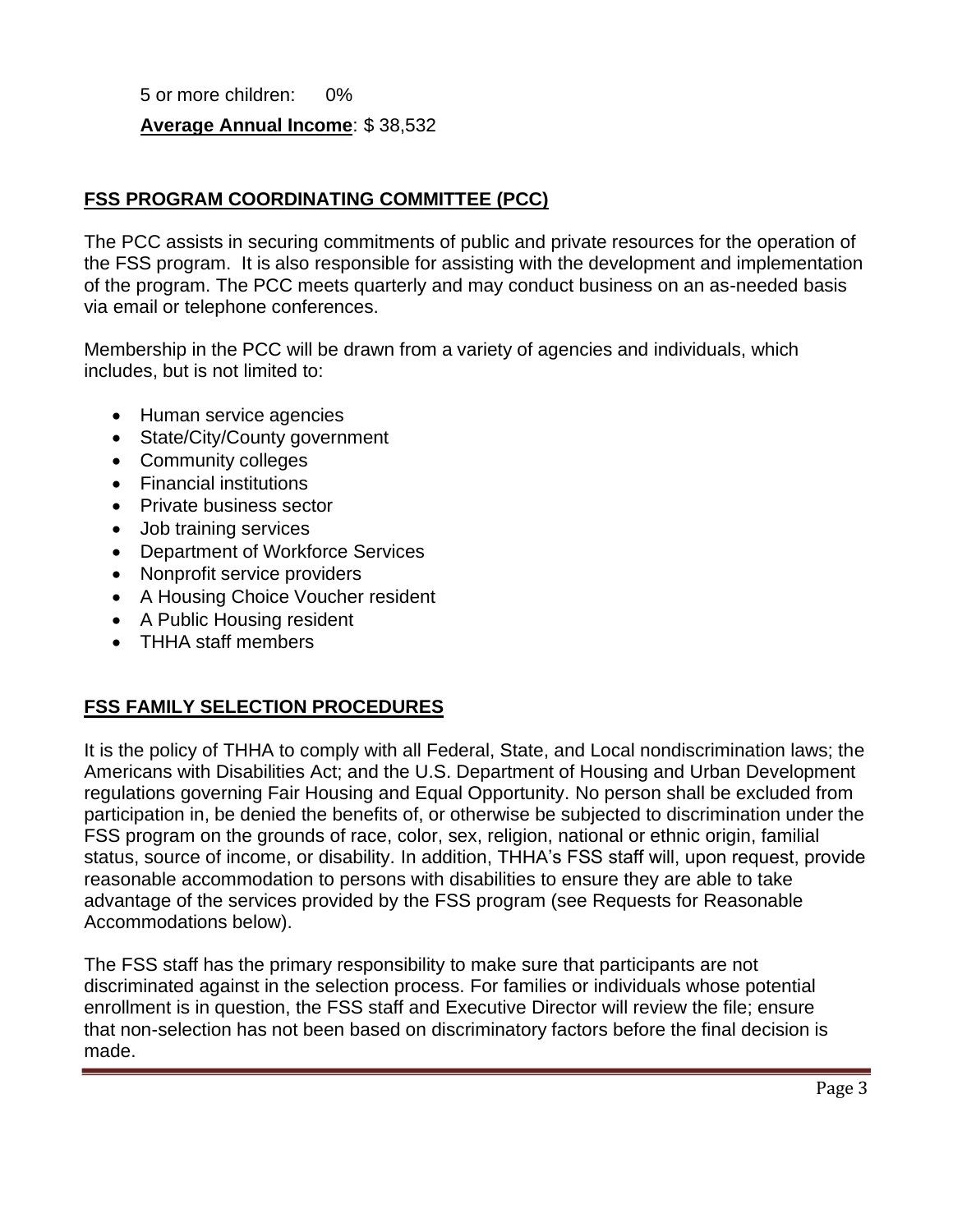Applicants will be notified in writing of the reason(s) why they were not selected for participation and that they have the opportunity to appeal the decision (see section on Hearing Procedures).

At all times, THHA will select families for participation in the FSS program in accordance with HUD guidelines. At all times, families who enter the selection process must be active recipients of designated THHA housingassistance programs (i.e. the Housing Choice Voucher or Public Housing program).

THHA clients who express an interest in the FSS program may be screened before being enrolled in the program within the following HUD allowable guideline: mandatory participation in an FSS program orientation on either a group or individual basis. The orientation will include a review of participant expectations, the services offered, and the requirements to complete the FSS program. Those interested clients who have successfully completed the program orientation and express further interest in enrollment will be chosen for participation based on the following factors:

- Preference given to participants who are currently on the FSS program and are transferring from the Public Housing program to the Housing Choice Voucher program.
- Preference given to participants of related service programs as described above.
- Preference given to FSS participants porting to THHA from another housing authority.
- Former FSS participants who have previously participated on the FSS program without successful completion and were not terminated for compliance issues.
- Date of enrollment request.

.

Written Referrals for the FSS program may be accepted from, but are not limited to, any of the following: T H H A Rental Subsidy Technican, managers, other housing authorities, educational institutions, vocational rehabilitation agencies, homeless shelters, client advocacy/service provider agencies, current FSS participants, or self-referral. If all FSS program slots are filled, THHA will maintain a waiting list of families to be enrolled based on the above ordered criteria and families will be enrolled through attrition as slots become available.

THHA, at its discretion, may deny participation in the FSS program to a family that previously participated and was terminated from FSS because the family did not meet their obligations in accordance with the Contract of Participation. THHA, at its discretion, may allow a family that previously participated in the FSS program and was terminated to sign a new Contract of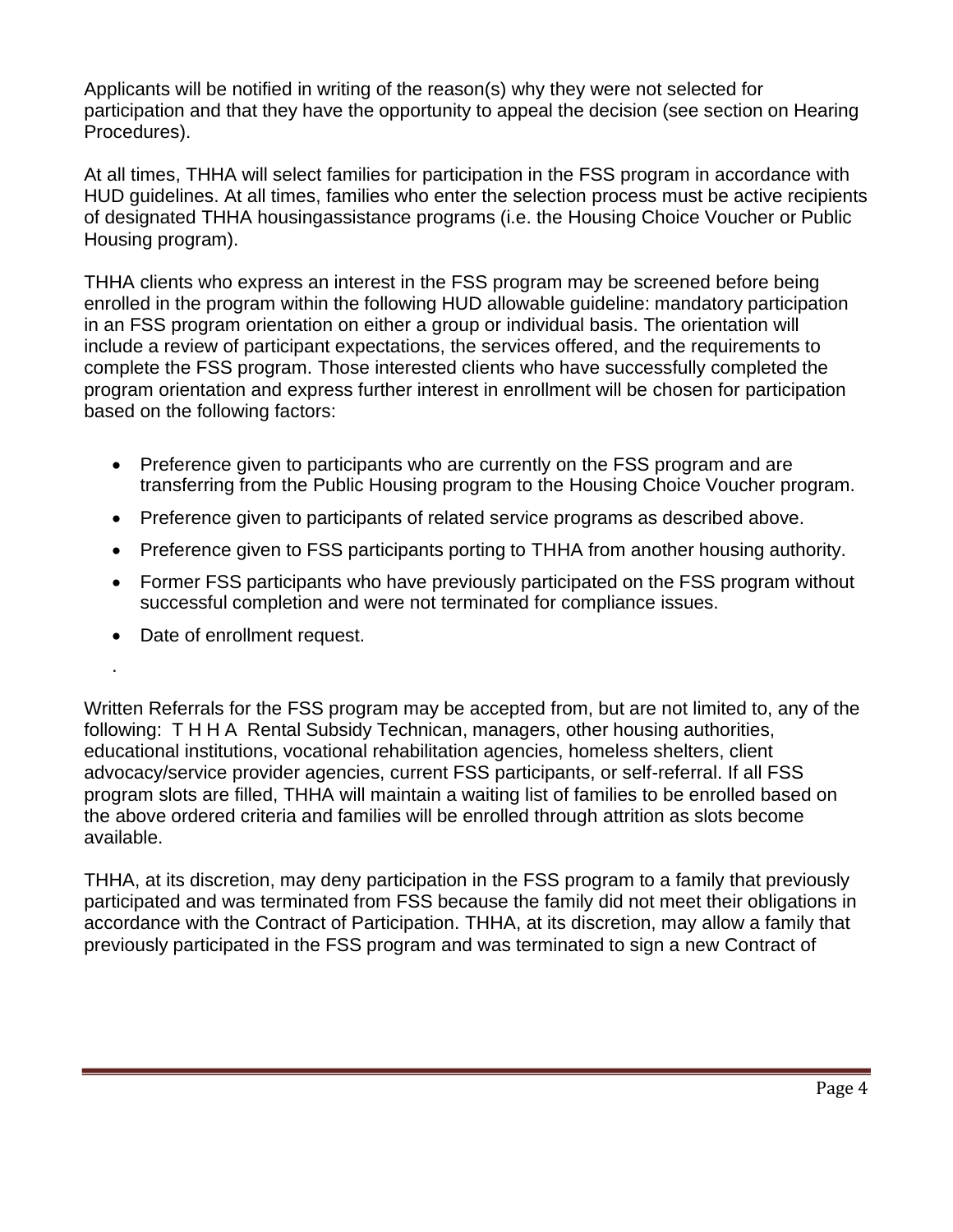Participation if the cause for termination of the original contract was due to circumstances beyond the family's control, such as a serious illness. (see Contract Extension)

# **OUTREACH EFFORTS**

Efforts will be targeted equally in accordance with all Federal, state, and local nondiscrimination laws; the Americans with Disabilities Act; and the U.S. Department of Housing and Urban Development regulations governing Fair Housing and Equal Opportunity. Efforts will be made to ensure that non-English and limited English speaking families receive information and have the opportunity to participate in the FSS program. Efforts will also be made to serve persons with disabilities including, but not limited to, persons with impaired vision or hearing.

Publication and outreach efforts for the FSS program may include, but are not limited to, distribution of FSS program materials to community agencies and partners (both private and public), mass mailing of program information to current THHA residents, THHA website, orientation presentations to incoming Housing Choice Voucher and Public Housing clients. Interpreters will be used as needed and clients may contact staff via our TTD telephone line or by email. Outreach informational material about the FSS program may include:

- Details about program history;
- Available resources;
- Requirements for eligibility;
- Application procedures;
- Participant responsibilities and THHA responsibilities; and/or
- Program benefits.

Referrals for the FSS program may be accepted as described above under the heading FSS Family Selection Procedures. Referrals will be screened for eligibility, and selection made in accordance with HUD guidelines.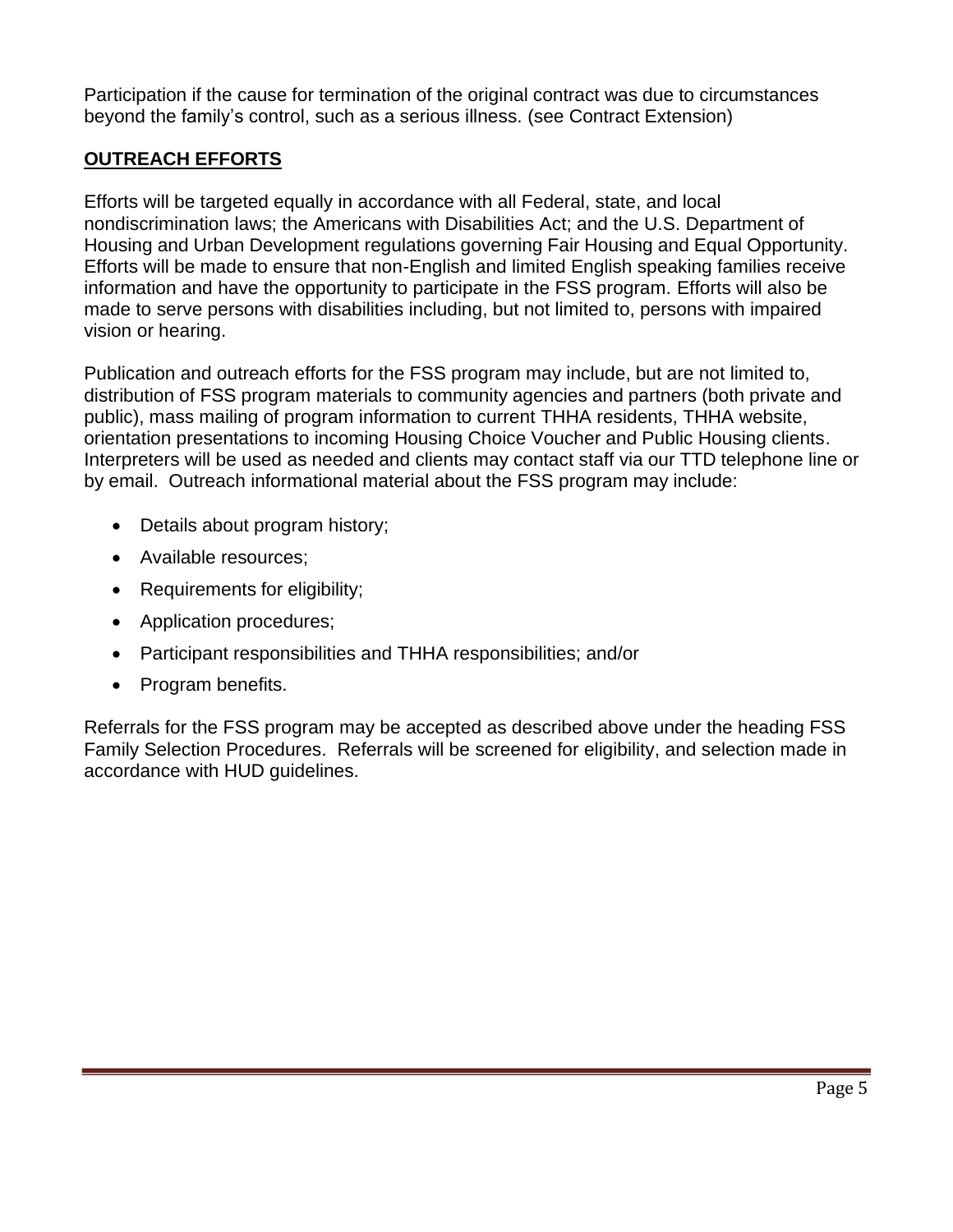# **INCENTIVES TO ENCOURAGE PARTICIPATION**

As part of the FSS program, THHA offers incentives to encourage participation and enhance the participant's ability to achieve self-sufficiency. THHA will establish an FSS Escrow Account for each eligible participating family in accordance with HUD guidelines as a financial incentive for program participation. Additional incentives include, but are not limited to, enhanced opportunities for homeownership, education, training and employment. FSS participants will have access to financial counseling, credit repair, homeownership workshops, and available resources about the home buying process. FSS participants also have a number of personal incentives for involvement including structured goal planning, greater opportunity to increase their standard of living, an enhanced support system, increased self-esteem, etc. THHA reserves the right to revise this plan when and if additional official incentives can be offered.

# **ACTIVITIES AND SUPPORTIVE SERVICES**

Extensive resources are available to FSS program participants through public and private agencies. In order to protect confidentiality, participants sign a Release of Information that allows FSS staff to coordinate with these agencies for the provision of services. The following is a list of services currently available to eligible FSS participants. We continue to include resources from many places throughout the community, which means that resources and services are in a constant state of change. This list is not intended to be exhaustive but only an overview.

- **Case Management**: Families participating in the FSS program will be in regular contact with a FSS Rent Subsidy Technician to develop and carry out the Individual Training and Services Plan. The FSS Rent Subsidy Technician will provide ongoing supervision of the participant's progress and act as an advocate to empower families toward self-sufficiency. In addition, the FSS Rent Subsidy Technician will facilitate and monitor other agency involvement and track participant progress through regular phone calls and quarterly face-to-face reviews, which may include home visits.
- **Housing:** The FSS Rent Subsidy Technician may act as a liaison between program participants and their THHA rent subsidy specialist to ensure updates are processed in a timely manner, bring any discrepancies to resolution in a positive fashion, and find possible solutions to problems as they occur.
- **Escrow:** Deposits may be made into an escrow account on behalf of an FSS family. Amounts deposited will be calculated in accordance with Federal regulations for the FSS program (see section on FSS Escrow Account).
- **Homeownership Assistance:** Families desiring to purchase their first home will be referred to our partners and will receive first-time home buyer education, counseling and closing cost assistance. THHA is also working to expand its resources to increase opportunities and improve training programs to help ensure the success of its participants.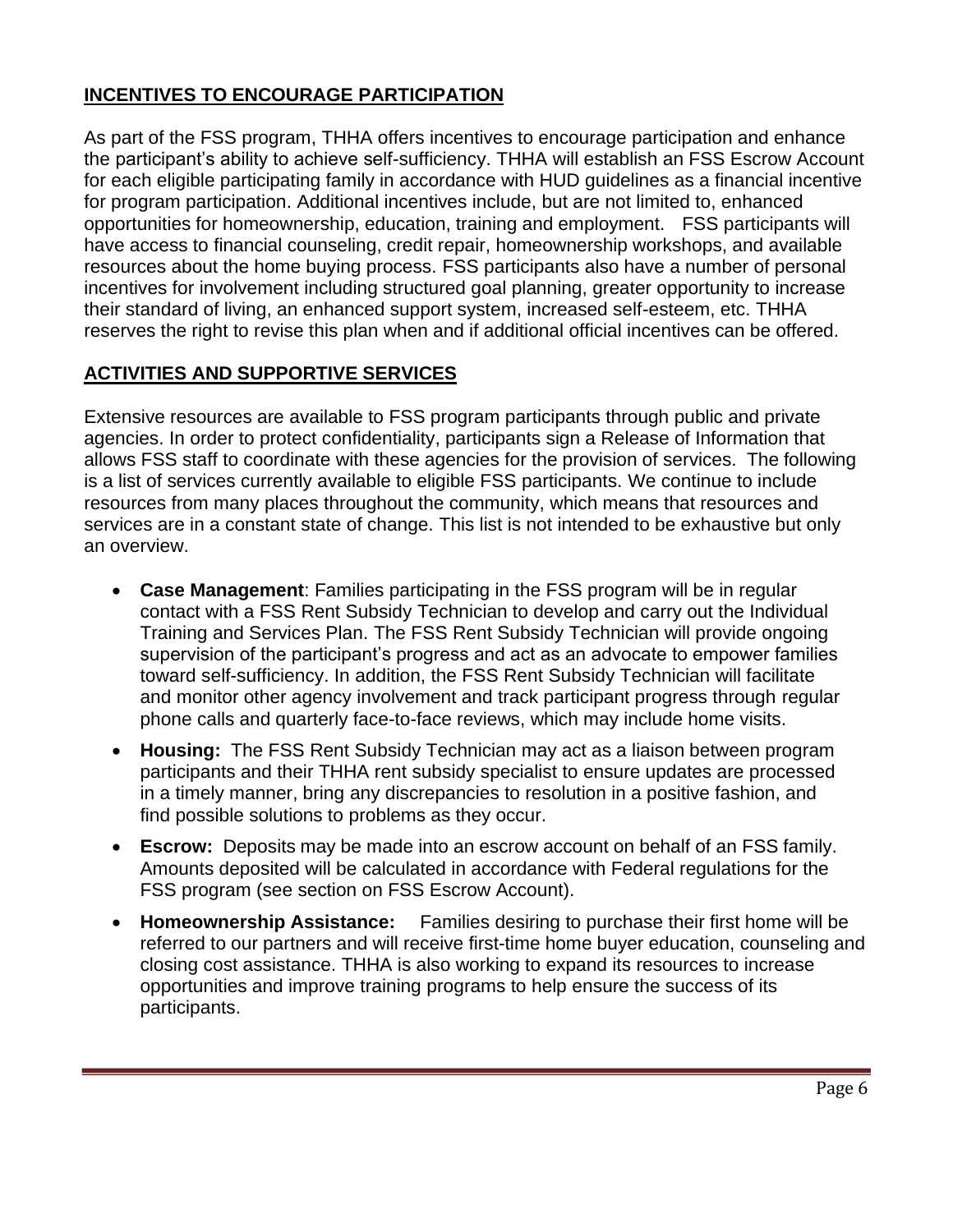- The local office of the **Department of Human Services (MCDHS)** currently assists THHA's FSS participants with applications for Temporary Assistance for Needy Families (TANF), Medicaid, food stamps and childcare assistance, and other emergencies. They also offer workshops on employment, parenting, stress management, and self-esteem.
- The **Vocational and Educational Services for Individuals with Disabilities (ACCES VR) provides** vocational testing, career counseling and additional financial assistance for educational programs to persons with disabilities. This includes funds for tuition, books, supplies, transportation, and emergency expenses. ACCES VR also provides psychological counseling, drug and alcohol rehabilitation, and special programs for the disabled.
- Many educational programs in the Suffolk County area, including the **Community Colleges, and Universities**, assist THHA tenants and residents.

Each educational program assists FSS participants with applications for admission, applying for financial aid, deciding on a course of study, and other aspects of higher education. Many educational institutions have single parent programs or women's centers. These provide one-on-one assistance and groups for the new students where problems can be discussed and self-esteem developed.

- **Credit Counseling** provides financial education to families. They help with budgeting, credit reports, understanding the home buying process, and debt management.
- **Neighborhood Credit Union** gives low-income families theopportunity to obtain low interest business loans.
- The **community agencies** provide employment appropriate clothing tothose who reentering the workforce.
- **Head Start programs** are readily accessible to most FSS residents.
- The **HEAP Program** assists with payment of gas and electric bills.
- **Women, Infants, and Children (WIC)** provides vouchers for infant formula and food for low-income pregnant women and children up to five years of age. All eligible FSS tenants are referred.
- **Mental Health Association** provides individual and group counseling for adultsand their children. They also provide medication management and many other supportive services.
- **Community Substance Abuse Services** provides assessment, intake, service referrals and counseling for those with addiction problems.
- **Habitat for Humanity** provides decent affordable homeownership for families in our community.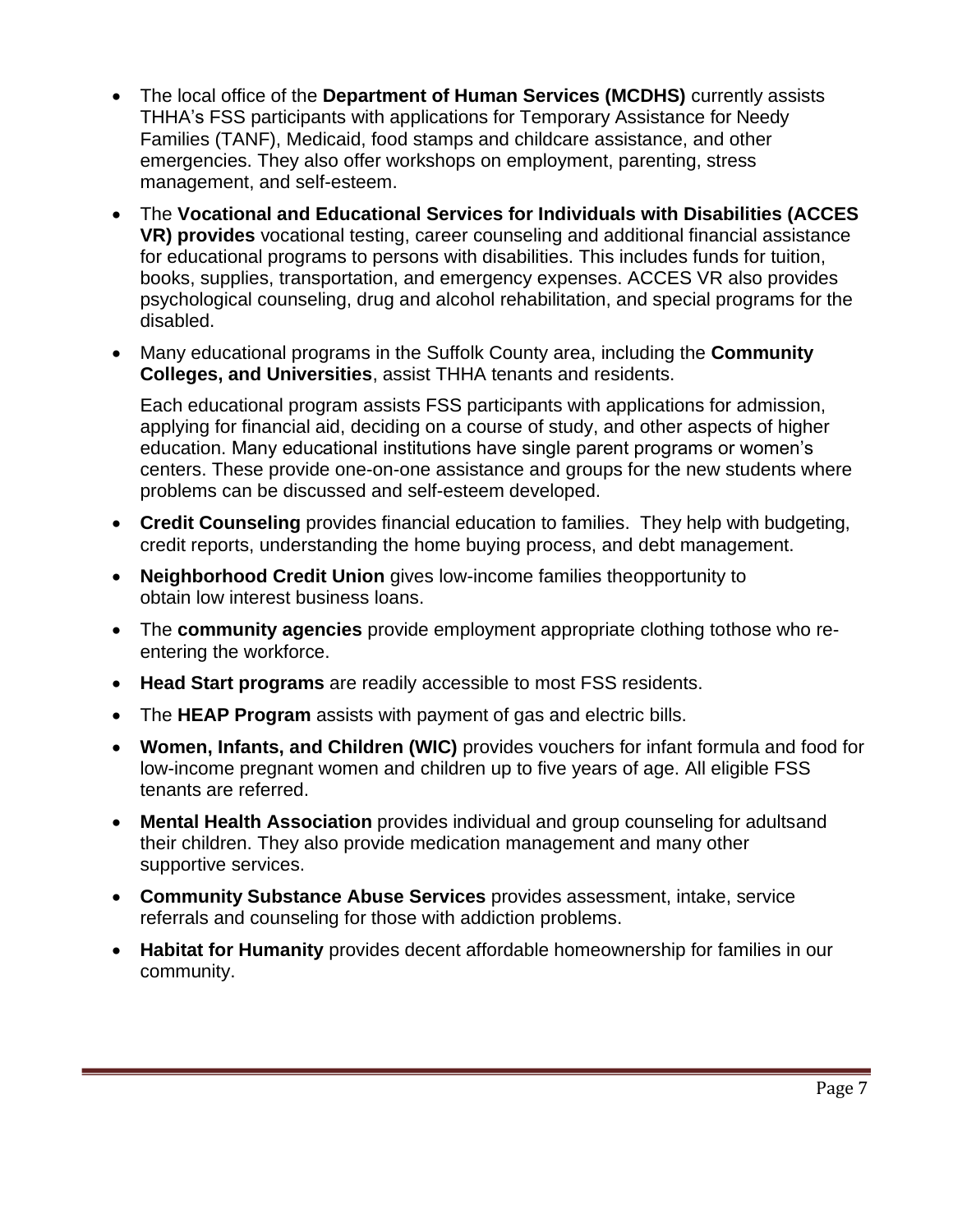- 1. **Food Resources** provides food and supplies for those in need.
- 2. **Centers for Independent Living** assisting individuals withdiverse disabilities, in fulfilling their goals of owning their own home.
- 3. **Youth Centers** assists youth with counseling, shelter, and education.

# **METHOD FOR IDENTIFICATION OF FAMILY SUPPORT NEEDS**

Families selected for participation in the FSS program work closely with the FSS Rent Subsidy Technician to identify family needs in a holistic manner and to develop an Individual Training and Services Plan. This plan will address the needs identified in the initial assessment process and outline the services to be accessed (NOTE: this will be a living/working plan that can be adjusted according to changes in circumstances for each family). The head of household is required to complete and sign the Contract of Participation (COP), the Individual Training and Services Plan (ITSP), and any related documentation.

A one page goal prioritizing worksheet to help active program participants get started in the goal/need identification process. The FSS staff works with each person in the family who wishes to develop an ITSP in a face-to-face interview process in which the goal prioritizing worksheet is used as a springboard to begin the goal planning process. This worksheet addresses common issues faced by participants of self-sufficiency programs including, but not limited to: employment, job search and readiness, abuse issues, budget issues, child care issues, clothing needs, credit needs, drug and alcohol issues, educational issues, health/mental health issues, housing issues, medical coverage issues, parenting skills, support network needs, training needs, and transportation issues. (NOTE: The goal prioritizing worksheet is not meant to be an all-encompassing needs identification document. It is meant to help clients start thinking about the issues of real concern in their lives and the areas in which they can realistically hope to achieve some improvement.)

In conjunction with the ITSP, identified goals are then broken down into realistic action steps. Goal progress is tracked with each participant through contact by letters, phone, email, and face-to-face interviews. Even though the head of household is the only person required to have a Contract of Participation, other family members are welcome to work with the FSS Human Services Specialist to develop an ITSP.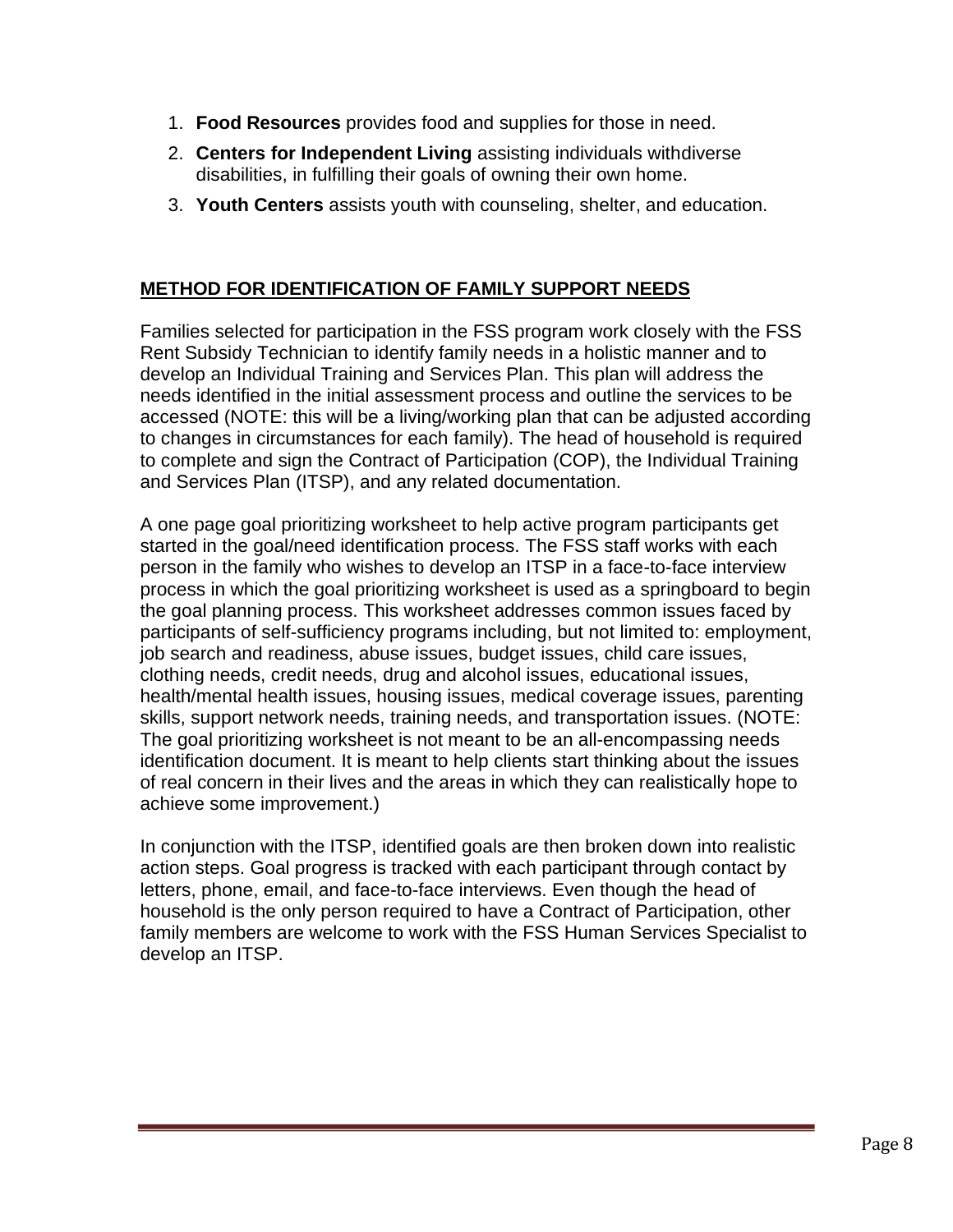### **CONTRACT COMPLETION**

In order to successfully complete the FSS Contract of Participation participants must meet the following criteria:

- 4. The head of household must seek and obtain suitable employment. (as defined below)
- 5. All members of the household have been independent of welfare for at least twelve (12) consecutive months at contract completion. Welfare is defined as income assistance from Federal or state welfare programs, and includes only cash maintenance payments designed to meet a family's ongoing basic needs. It does *not* include food stamps, Social Security payments, Medicaid, or similar benefits.<sup>3</sup>
- 6. All activities listed on the Individual Training and Service Plan must be completed within the designated timeframes.
- 7. The household is in full compliance with the lease, including no monies owed for unpaid rent or damages to THHA or the Housing Choice Voucherlandlord.

Full-time employment is defined as:

- 8. For hourly or salaried employees at least 30 hours per week
- 9. For self-employment net earnings (after business expense deductions) of at least 30 hours per week at the federal minimum wage.
- 10.Accommodations for disabled individuals Requests for accommodation must be submitted in writing and supported by a written statement from the individual's medical provider at least 120 days prior to program completion. The statement will include a recommendation from the medical provider as to a specific number of hours that the individual is able to work due to disability. Requests will be considered on a case-bycase basis.

Suitable employment is defined as follows:

<sup>3</sup> **Impact of Non-Parental Child-Only Grants on FSS Households. (**Notice PIH 2007-20 (HA) The Department has determined that child-only or non-needy TANF grants made to or on behalf of a dependent child solely on the basis of the child's need and not on the need of the child's current nonparental caretaker do not qualify as welfare assistance under the FSS regulations because such grants are not designed to meet the "family's ongoing basic needs."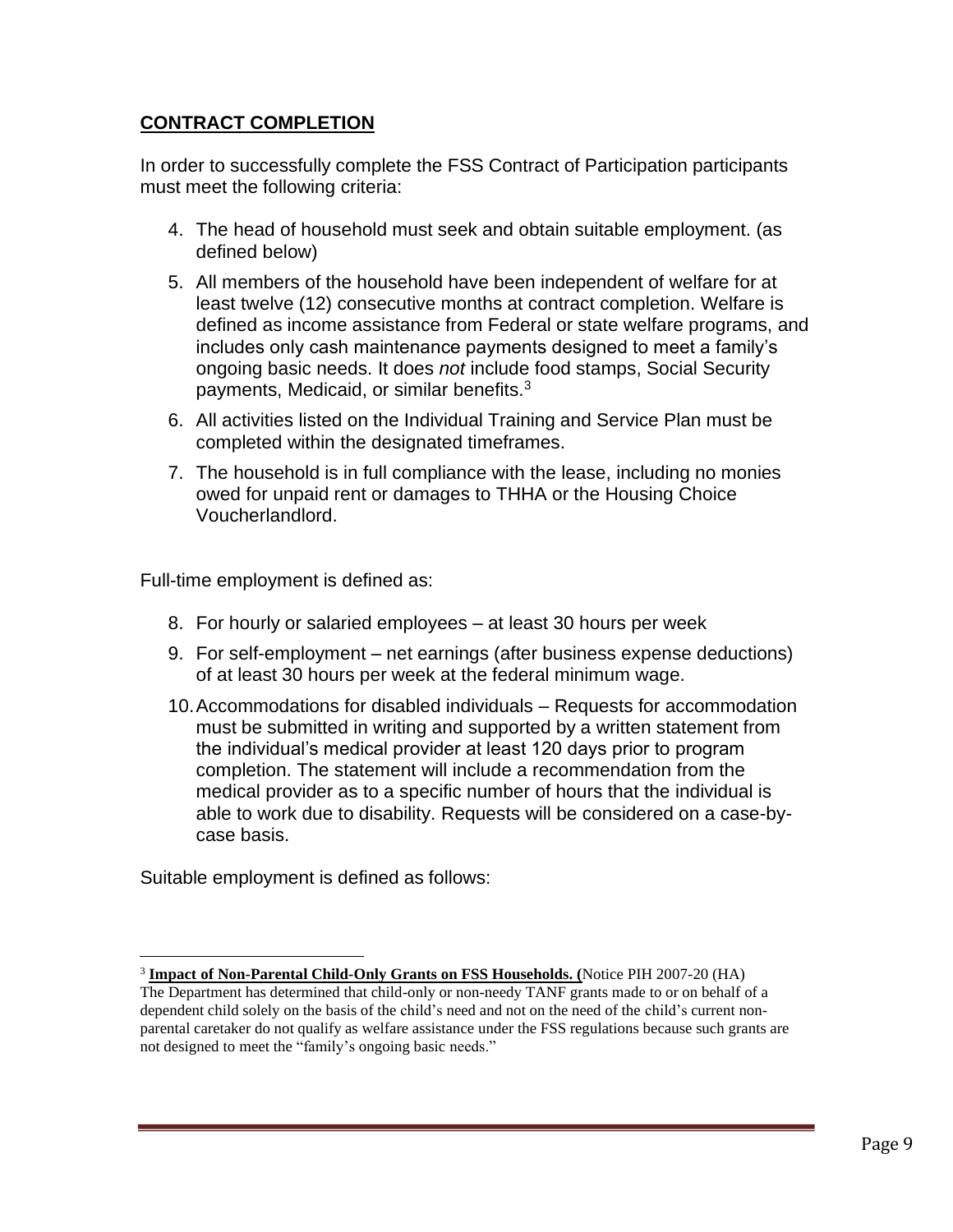- 11.Employment with an established, legitimate business (the participant is receiving a regular paycheck from which taxes and other required deductions are withheld) – or  $-$
- 12.Self-employment which is verifiable through signed Federal income tax returns (with Schedule C).
- 13.Contracted or commission employment will be considered if it meets the hourly/income requirement, is verifiable, and is being declared for tax purposes.
- 14.Informal employment which does not meet the criteria listed above will not be considered (employment where income is not declared for tax purposes).
- 15.Employment must be considered a lawful activity.

#### **Contract Extensions:**

The initial contract term is five years. The contract may be extended for up to two additional years if the family is unable to achieve self-sufficiency in this time due to circumstances that are beyond their control such as:

- 16.Serious illness in the immediate family;
- 17.Involuntary loss of employment;
- 18.Serious injury that interferes with employment opportunities; and/or
- 19.Other circumstances that are beyond the control of the family and that are deemed as good cause by THHA.

Extensions will not be granted for loss of employment due to lack of performance on the part of the FSS participant.

All requests for extension must be submitted in writing prior to expiration of the Contract of Participation. The request letter should include the following components:

- 1. An explanation of why the goals were not completed;
- 2. What goals still need to be completed; and
- 3. The time frame in which the goals will be completed.
- 4. For medical reasons; a letter from the physician stating when the participant can return to work.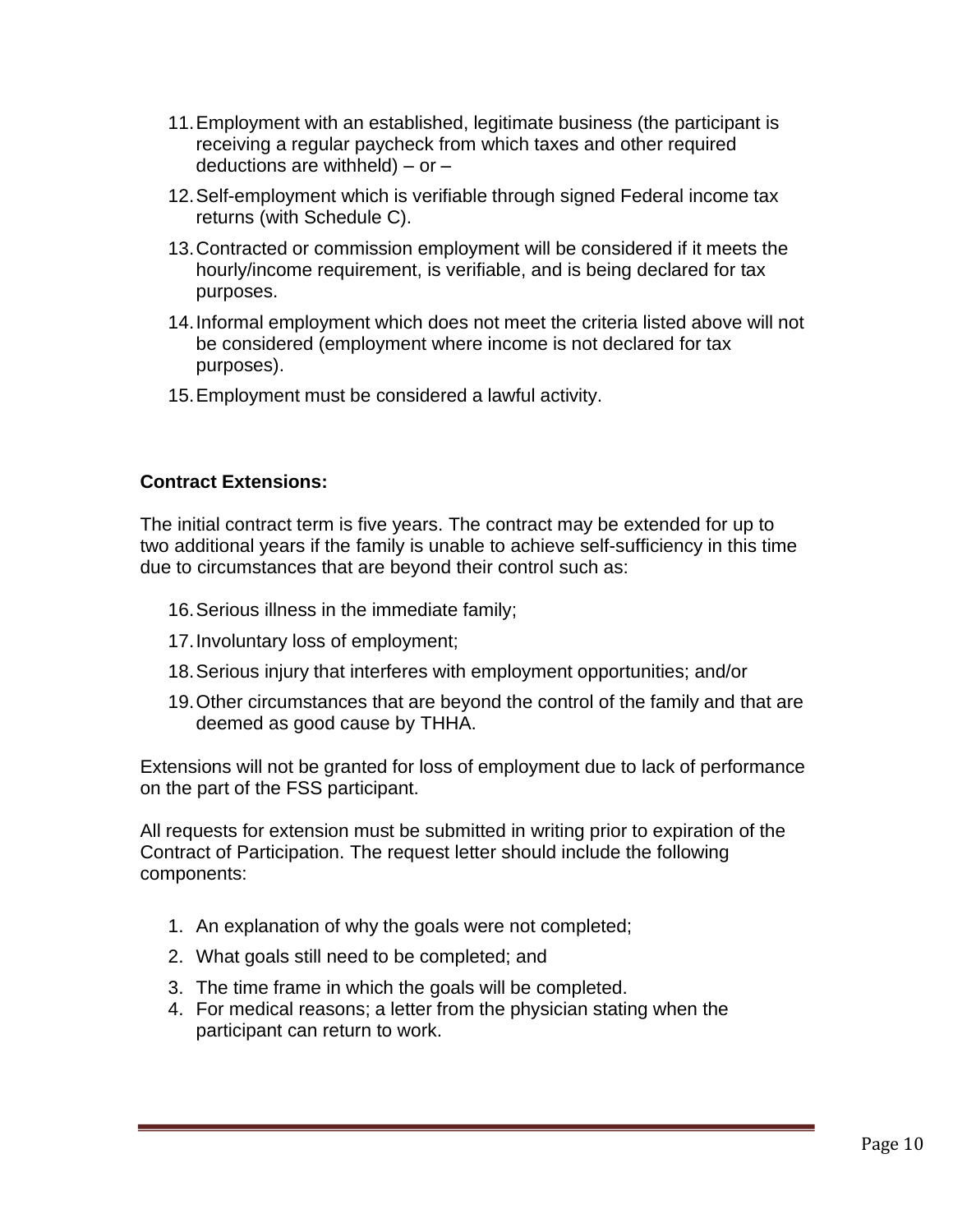Participants will be notified in writing of THHA's decision within ten (10) business days of receipt of the extension request and may request an informal hearing if they disagree with the decision (see Hearing Procedures below).

During the extension period, the family will continue to be eligible to receive deposits into the FSS Escrow Account. The FSS Head of Household will be required to continue abiding by the Contract of Participation, Program Completion Agreement, and Individual Training and Services Plan, as well as keep in regular contact with a FSS Human Services Specialist during the extension.

# **TERMINATION FROM FSS**

#### **Voluntary Termination:**

Participants may also be terminated from the FSS program under the following circumstances:

- 1. The family withdraws from the program.
- 2. Families cannot be required to participate in the FSS program as a condition of receipt of assistance under the HCV program.

#### **Involuntary Termination:**

Participants may be denied or involuntarily terminated from FSS under the following circumstances: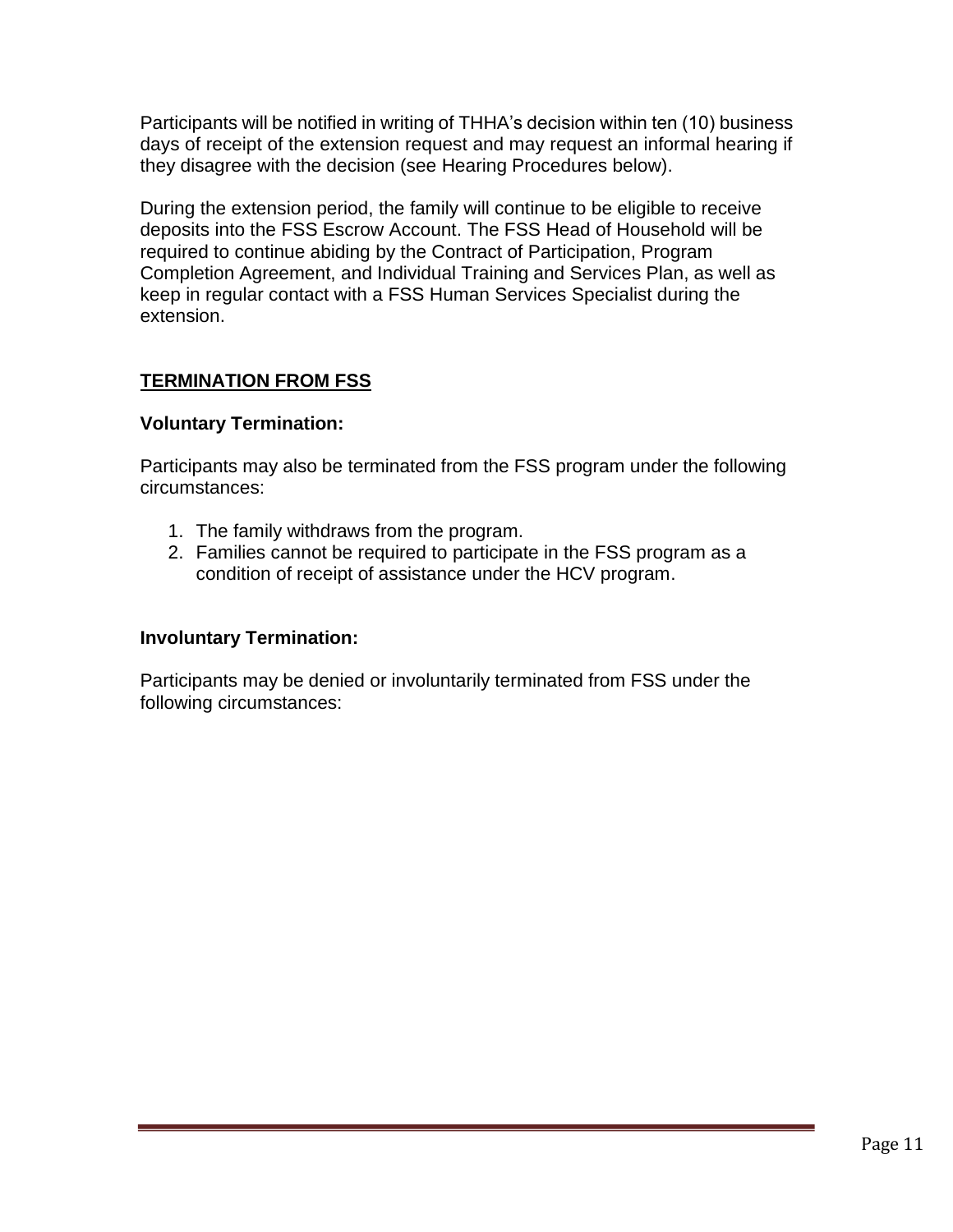- A. If the participant fails to meet their obligations under the Contract of Participation, the Individual Training and Services Plan, the Program Completion Agreement and related documentation. Non-compliance includes:
	- a. Failure to maintain contact (90 days);
	- b. Failure to attend annual face-to-face reviews;
	- c. Failure to work on activities and/or goals set forth in the Individual Training and Services Plan;
	- d. Failure to complete activities and/or goals within the specified time frames; and/or
	- e. Failure to participate in job related activities (i.e. employment, education, training, workshops, completing applications, etc.).
- B. If the participant owes money to the THHA or any other PHA in connection with the Housing Choice Voucher program or the Public Housing program;
- C. If the participant breached an agreement to pay back amounts owed to THHAfor payments made on behalf of the family to an owner in the Housing Choice Voucher program;
- D. If the participant has committed fraud in connection with any Federal housing assistance program;
- E. If the participant failed to meet any obligations under the lease;
- F. Expiration of the contract term or any extension of the contract without completing the criteria for program completion as outlined under the section Contract Completion;
- G. If the client's housing assistance (either Public Housing or Housing Choice Voucher) is terminated;
- H. By operation of law; and/or
- I. By such other act as is deemed inconsistent with the FSS program.
- J. If family withdraws from FSS program.

Participants who fail to meet their obligations under any of the above circumstances will be given the opportunity to attend a meeting with the FSS Rent Subsidy Technician or assigned THHA representative to resolve the problem. At this meeting, a review of the Contract of Participation, Individual Training and Services Plan, Program Completion Agreement, and all related documentation will be conducted and amendments may be made as necessary (within HUD guidelines) to allow for changes in circumstances. Failure to contact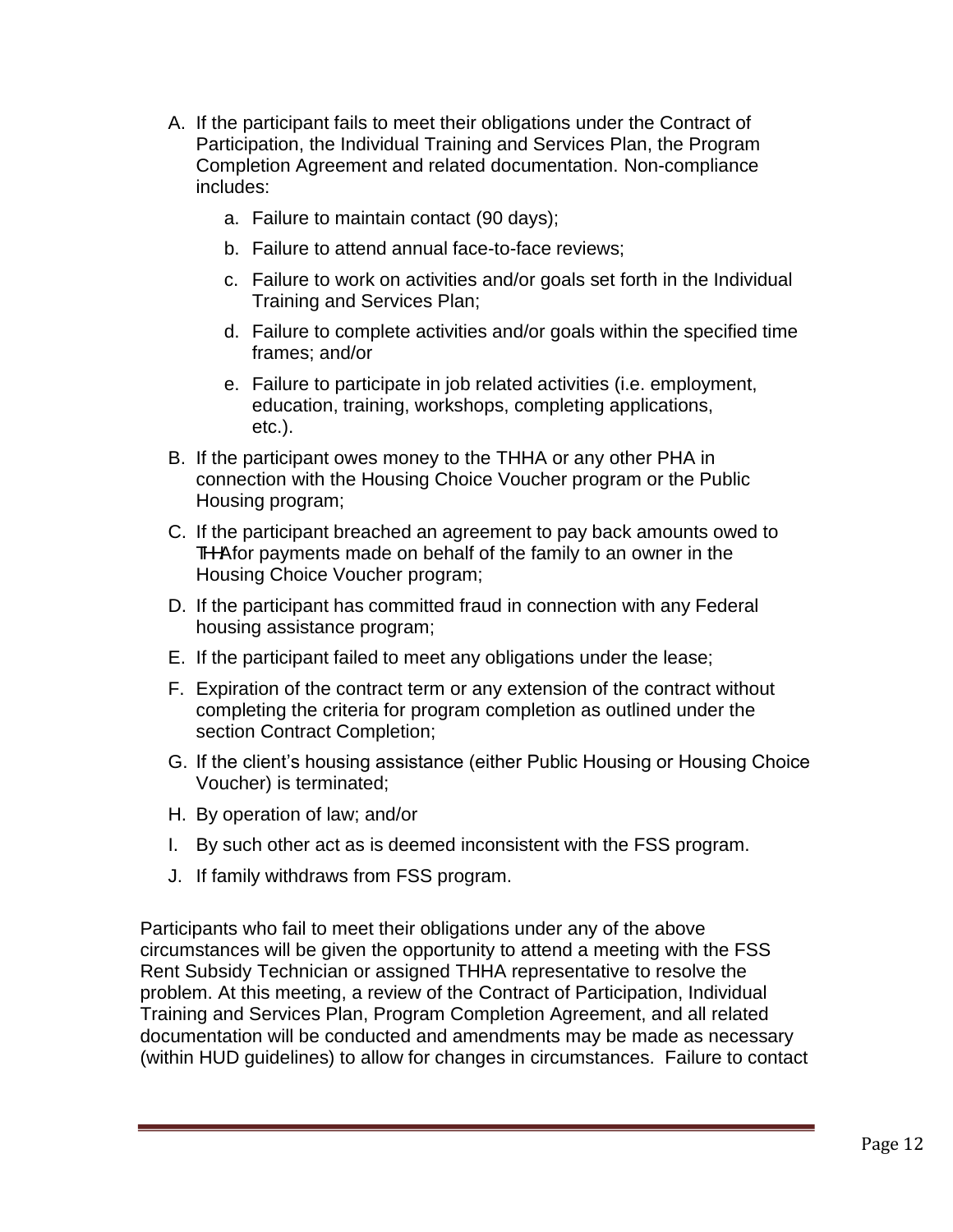the FSS Rent Subsidy Technician to schedule this meeting within ten (10) days of THHA's written request for a meeting or failure by the FSS Head of Household to attend this meeting without some type of correspondence to clarify the issue(s) that lend to non-attendance, may lead to termination from the program. (see Hearing Procedure)

Participants who remain out of compliance after this meeting will be subject to termination from the FSS program. Notification to the family will be made by letter stating:

- 1. The specific facts and reasons for termination;
- 2. A statement informing the family of their right to request an informal hearing and the date by which this request must be received (see Hearing Procedures below).

Failure to request a hearing in writing by the deadline will result in closure of the family's FSS file and all rights to a hearing will be waived. All escrow money held on the family's behalf will be forfeited in accordance with HUD regulations. Housing assistance will not be terminated based on non-compliance with the FSS program.

# **Hearing Procedures:**

All requests for informal hearings must be in writing and received by THHA within ten (10) business days of the date of decision. If a hearing is requested by the FSS family, notification to the family regarding the date, time, and location of theinformal hearing will be made by certified mail, return receipt requested, within ten (10) business days from the date the request was received by THHA.

Persons included in the informal hearing shall include, but not be limited to:

- 20.The FSS head of household;
- 21.THHA staff members, other than FSS program staff, serving as the HearingCommittee.
- 22. Any other pertinent service provider.

The family may request to reschedule a hearing for good cause, or if it is needed as a reasonable accommodation for a person with disabilities. Good cause is defined as an unavoidable conflict which seriously affects the health, safety, or welfare of the family. Requests to reschedule a hearing must be made orally or in writing prior to the hearing date. At its discretion, THHA may request documentation of the "good cause" prior to rescheduling the hearing.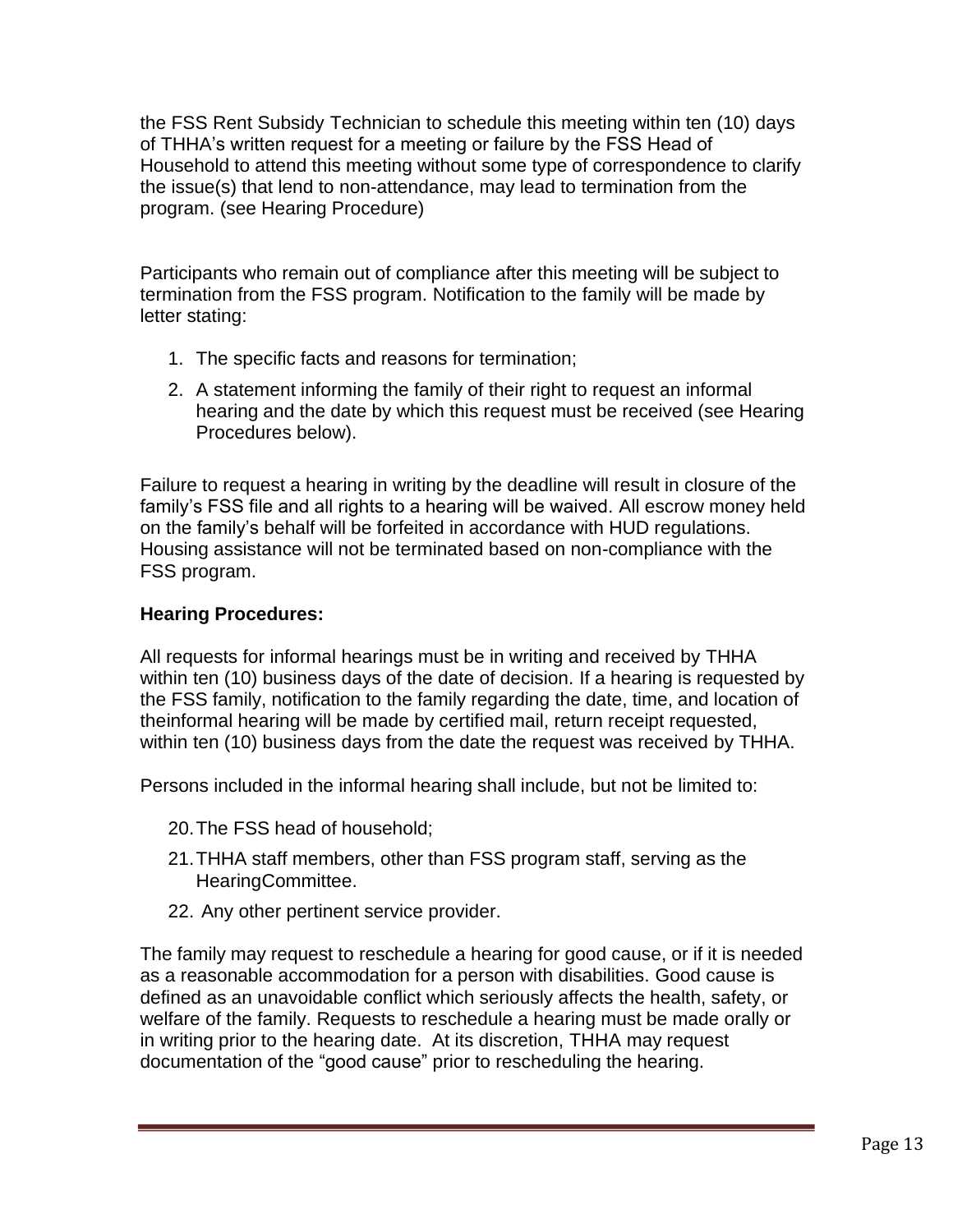If the family does not appear at the scheduled time, and was unable to reschedule the hearing in advance due to the nature of the conflict, the family must contact THHA within 24 hours of the scheduled hearing date, excluding weekends and holidays. THHA will reschedule the hearing only if the family can show good cause for the failure to appear, or if it is needed as a reasonable accommodation for a person with disabilities.

The Hearing Committee will issue a written decision to the family within ten (10) business days after the hearing. The decision made by the Hearing Committee will be final. THHA reserves the right to overturn the Hearing Committee's decision only in the event that the decision is contrary to policy.

# **FSS ESCROW ACCOUNT**

#### **Escrow Account Deposits:**

Escrow deposits are calculated on increases in earned income as they impact the family's Total Tenant Payment (TTP) at the time the Contract of Participation was executed. Escrow credit calculations will be made whenever THHA conducts an interim or annual re-examination during the Contract of Participation. T H H A will credit escrow accounts monthly and calculate interest annually, THHA will provide FSS families with an escrow statement reflecting beginning and ending balances, deposits, withdrawals, and interest accrued.

#### **Interim Withdrawal Procedure:**

Participants in good standing with the FSS program and with THHA may be allowed to request money from their escrow accounts prior to the completion of their contract provided the early withdrawal of funds be used for obtaining interim goals outlined in the ITSP. Withdrawals can only be made once during a six (6) month period. The family will be required to pay a portion of the overall cost of the item. All FSS families with an escrow balance are eligible to request a withdrawal.

The head of household must submit a budget in addition to a written request for an interim withdrawal. The request must include:

- 1. The amount of money requested;
- 2. The amount of money the family will be investing;
- 3. How the funds will be used;
- 4. How this will facilitate their movement toward self-sufficiency;
- 5. An assessment of their progress on their self-sufficiency goals;
- 6. Alternative funding sources they have tried; and
- 7. Documentation of expenses.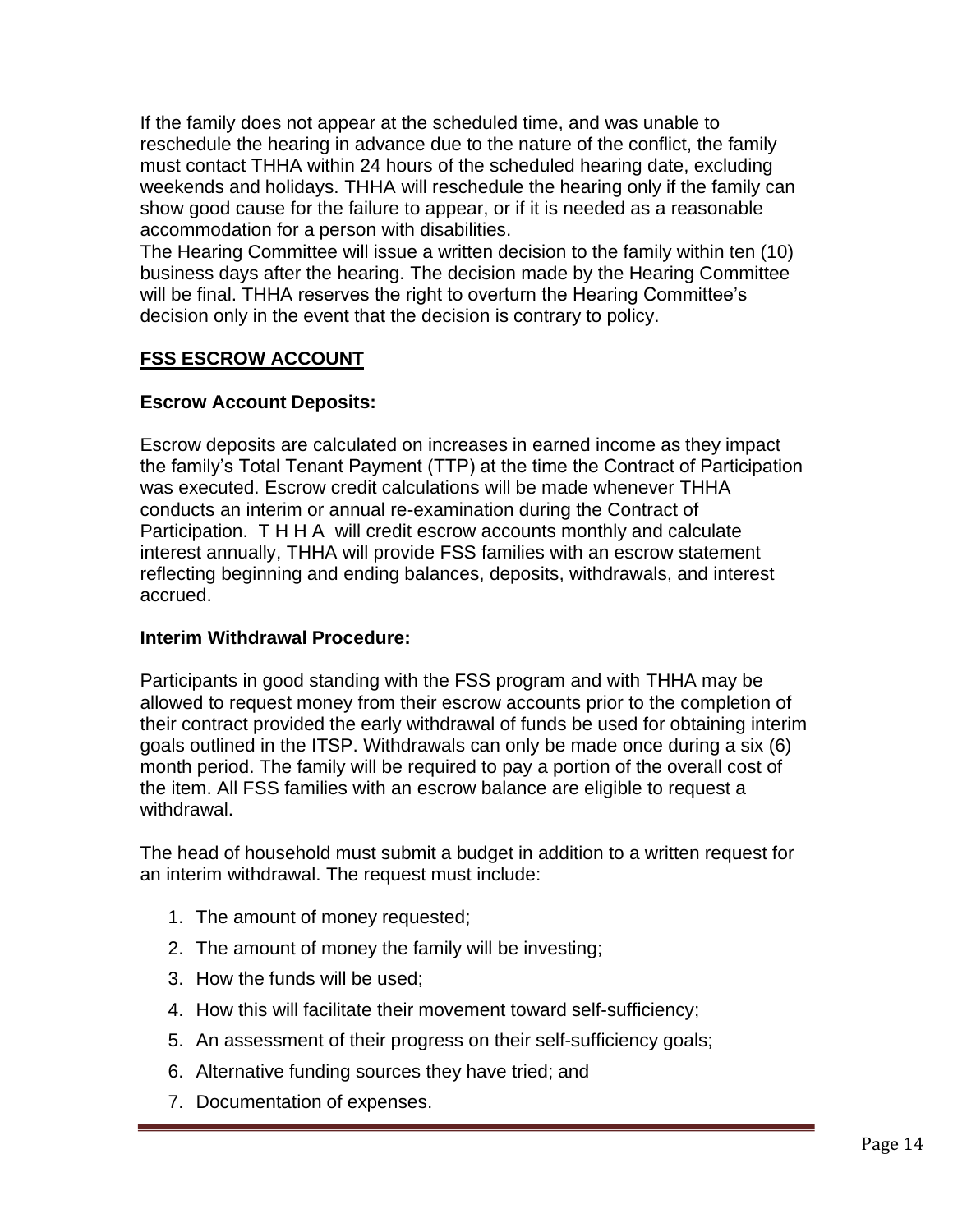8. Written estimates/documentation to support withdrawal request.

The FSS Rent Subsidy Technician will discuss the appropriateness of the request with the Executive Director. The FSS program reserves the right to request that the family attend a meeting for clarification of the withdrawal request before a determination is made and/or require additional documentation prior to making a decision.

The decision to release escrow will be made by Executive Director and the decision will be binding. If the withdrawal request is denied, the FSS family will be given a written response outlining the decision.

#### **Final Disbursement of Escrow:**

Final disbursement of the FSS Escrow Account will be made to the FSS head of household when a written request is submitted and:

- 1. The family has met the obligations as defined in the Contract of Participation or
- 2. 30 percent of the family's monthly adjusted income equals or exceeds the existing Fair Market Rent for the unit size for which the family qualifies, provided no member of the household is receiving welfare (as defined by FSS) at that time.
- 3. Verification is made that the family is not receiving welfare.
- 4. Verification (paystubs) is made that the head of household is currently employed and meets the THHA's definition of suitable employment.

#### **Forfeiting of the Escrow Account:**

Funds in the FSS Escrow Account will be forfeited if:

- 1. The Contract of Participation, including any extension, expires and the responsibilities are unfulfilled;
- 2. The FSS family loses their housing assistance;
- 3. The FSS family is deemed to be out of compliance with the FSS program and is terminated; and/or
- 4. The FSS family voluntarily terminates their enrollment in the FSS program.

# **CHANGE IN HEAD OF HOUSEHOLD**

The FSS head of household is the head of household designated on the family's housing assistance for purposes of rent determination. The head of household is responsible for the requirements under the Contract of Participation, Individual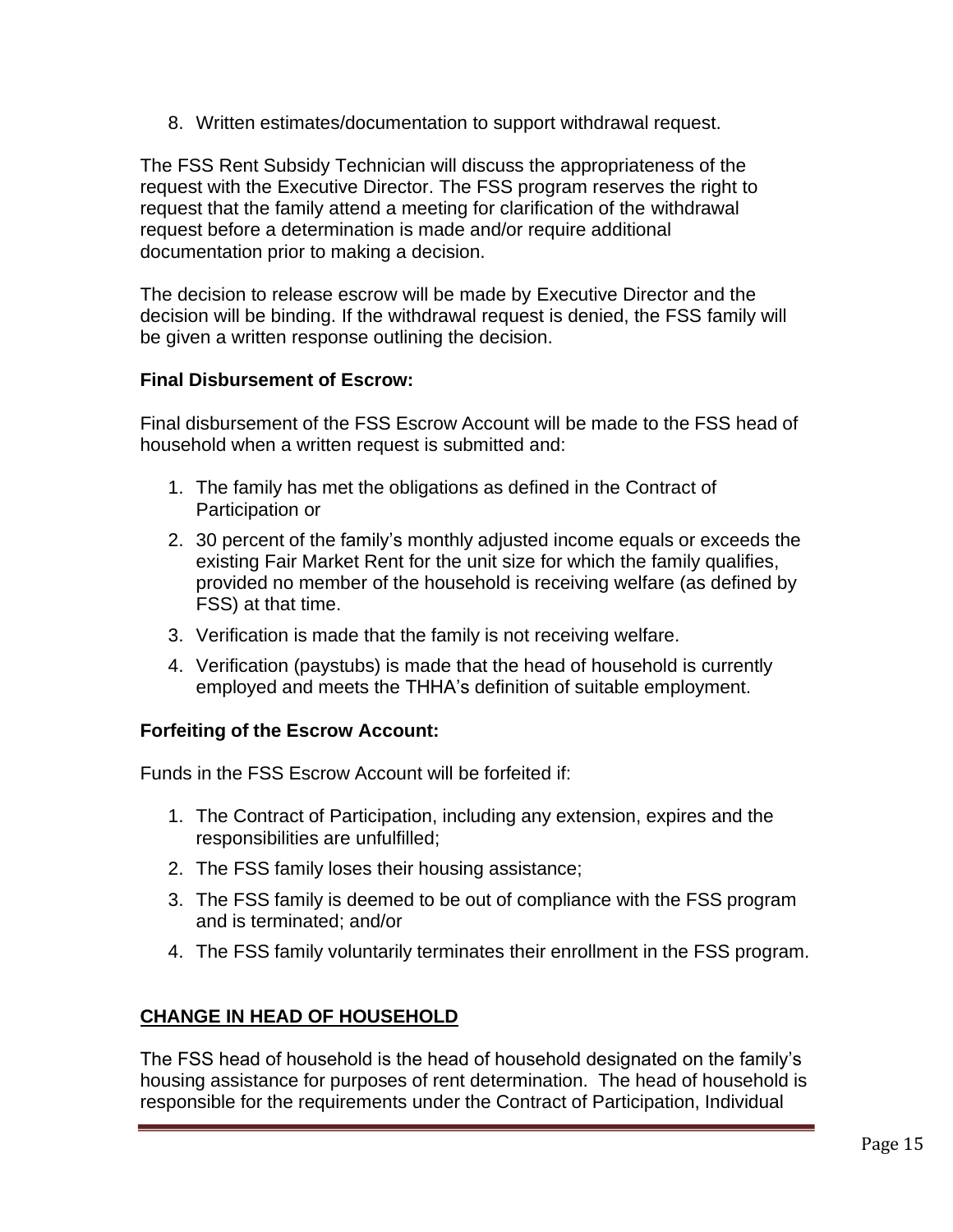Training and Service Plan, Program Completion Agreement, and other related documentation.

If a family wishes to transfer head of household status, it can only be made with the permission of the Executive Director and only transferred to an adult member of the household who is listed on the family's lease/rental agreement.

This person must also elect to assume all of the responsibilities, conditions, and terms as the FSS head of household listed in the Contract of Participation, Program Completion Agreement, and other related documentation.

A written request must be submitted to the FSS program and will be attached to the Contract of Participation as an amendment. The request must contain the following:

- 23.Name of new designated head of household;
- 24.Effective date of change;
- 25.Signature of new head of household;
- 26.Signature of the FSS Human Services Specialist; and
- 27.The date signed

The new Head of Household will be required to add any revisions to the Individual Training and Services Plan and include as an attachment. The contract expiration date and baseline income and TTP figures will remain unchanged.

#### **PROGRAM SIZE**

THHA's FSS program goal is 40 participants.

#### **ASSURANCE OF NON-INTERFERENCE**

THHA's FSS program is a voluntary program operating under current HUD guidelines and, as a voluntary program, families who elect not to participate will not be negatively affected in regards to admission or ongoing occupancy in subsidized housing programs offered by THHA (i.e. the Housing Choice VoucherProgram, Public Housing programs, etc.)

#### **TIME TABLE FOR PROGRAM IMPLEMENTATION**

Program implementation has already occurred and outreach selection, and enrollment activities are ongoing. FSS slots are in the process of being filled and will continue to be filled as vacancies occur and as additional slots are created. The services identified in this Action Plan are in place and are being accessed by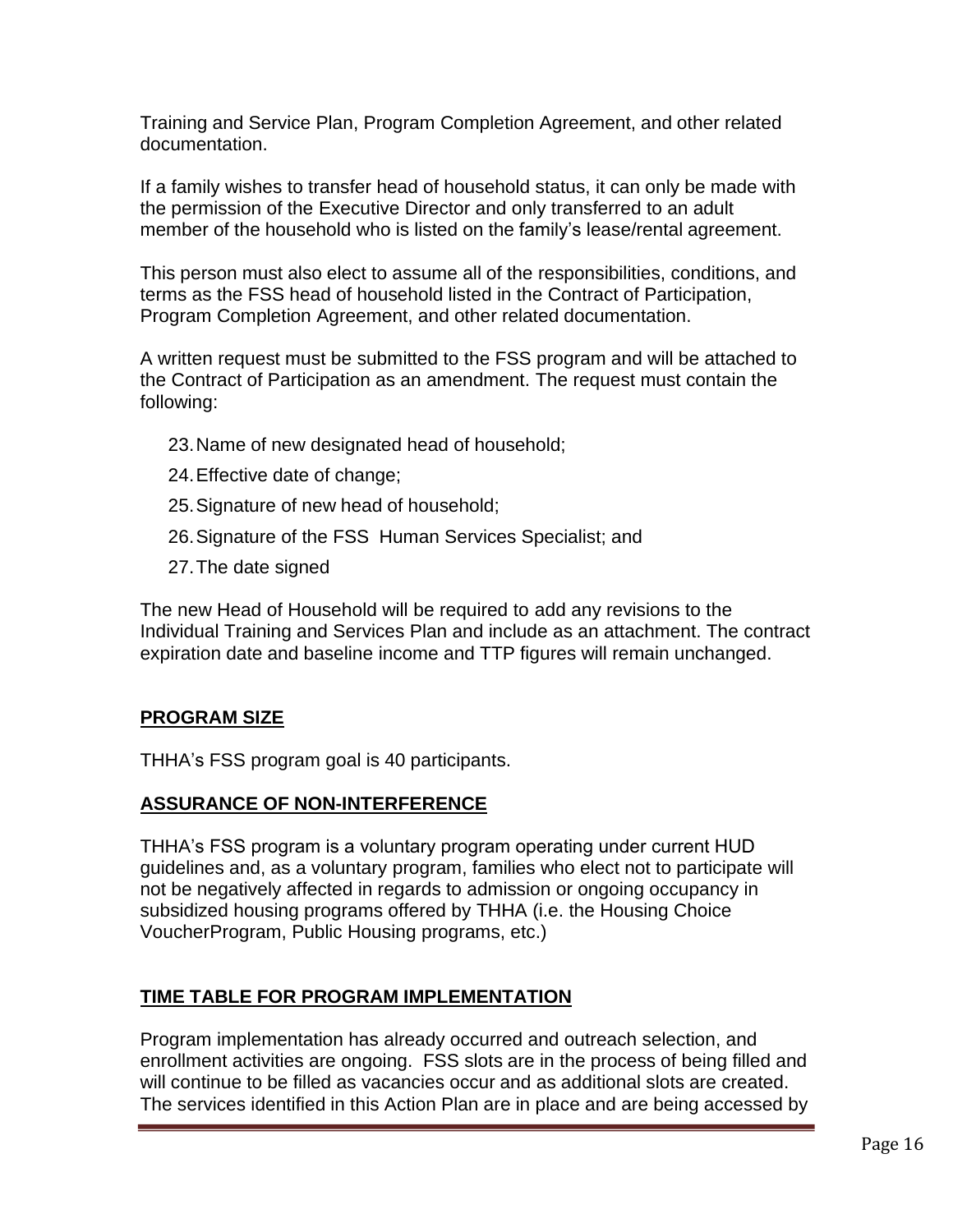FSS program participants. Agency processes for the continued implementation of the FSS program have been revised according to HUD requirements and information contained in this Action Plan.

# **CERTIFICATION OF COORDINATION**

THHA certifies that the development of services and activities under the FSS program have been coordinated with the Workforce Investment Act, and any other relevant employment, child care, transportation, training, and education programs in order to avoid duplication of services.

# **REQUESTS FOR REASONABLE ACCOMODATIONS**

THHA and FSS program staff will make reasonable accommodations to persons with disabilities in order to ensure they are able to take full advantage of the services provided under the FSS program. Requests for reasonable accommodations must be submitted in writing to FSS Program Staff, 1-A Lowndes Avenue, Huntington Station, NY 111746. For more information, call (631) 427-6220.

### **OPTIONAL ADDITIONAL INFORMATION**

THHA's FSS program reserves the right to make addendums to this Action Plan as situations, regulations, and funding sources change, but such changes will be made in compliance with HUD regulations.